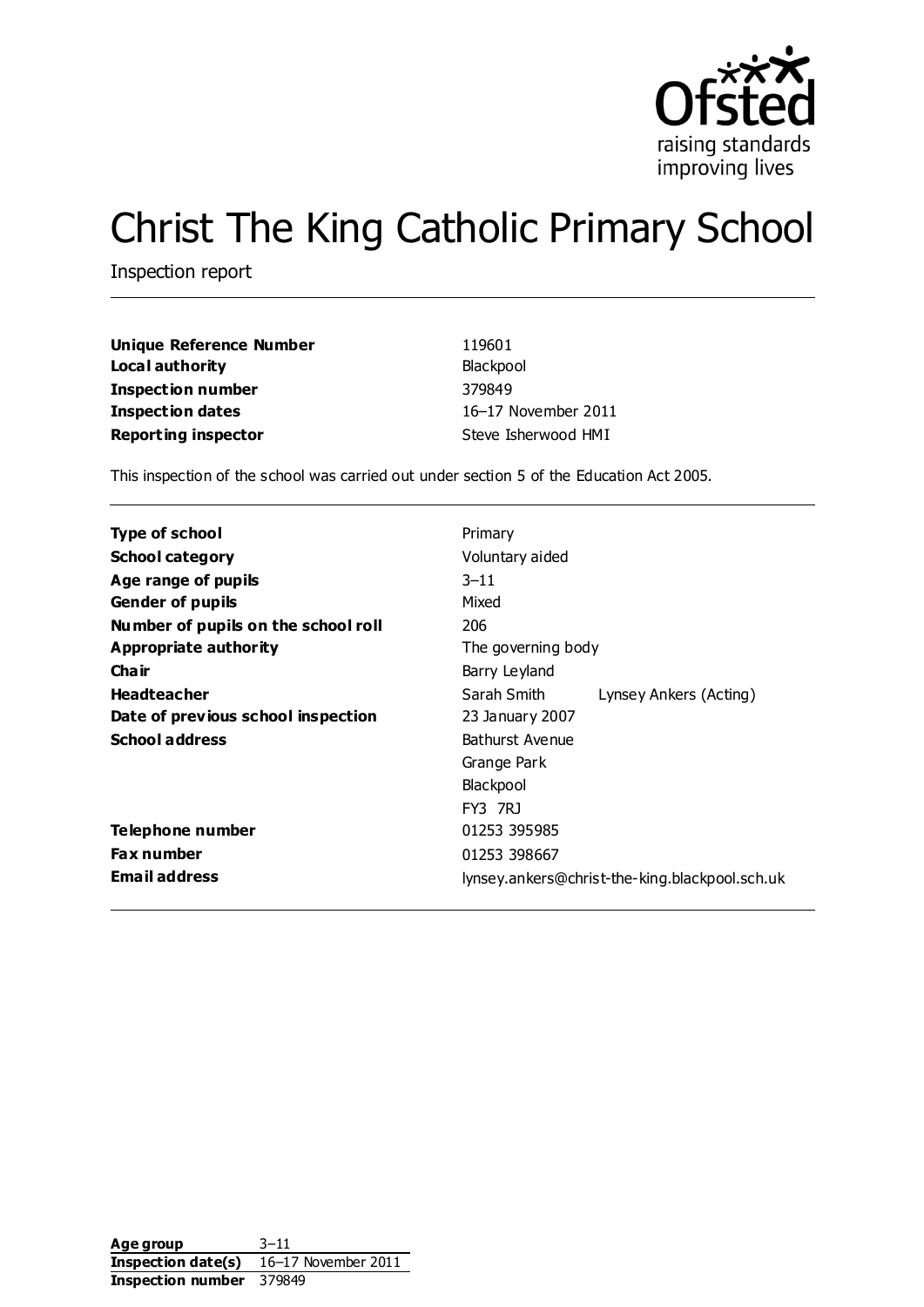The Office for Standards in Education, Children's Services and Skills (Ofsted) regulates and inspects to achieve excellence in the care of children and young people, and in education and skills for learners of all ages. It regulates and inspects childcare and children's social care, and inspects the Children and Family Court Advisory Support Service (Cafcass), schools, colleges, initial teacher training, work-based learning and skills training, adult and community learning, and education and training in prisons and other secure establishments. It rates council children's services, and inspects services for looked after children, safeguarding and child protection.

Further copies of this report are obtainable from the school. Under the Education Act 2005, the school must provide a copy of this report free of charge to certain categories of people. A charge not exceeding the full cost of reproduction may be made for any other copies supplied.

If you would like a copy of this document in a different format, such as large print or Braille, please telephone 0300 123 4234, or email [enquiries@ofsted.gov.uk](mailto:enquiries@ofsted.gov.uk)

You may copy all or parts of this document for non-commercial purposes, as long as you give details of the source and date of publication and do not alter the information in any way.

To receive regular email alerts about new publications, including survey reports and school inspection reports, please visit our website and go to 'Subscribe'.

Piccadilly Gate Store Street Manchester M1 2WD

T: 0300 123 4234 Textphone: 0161 618 8524 [enquiries@ofsted.gov.uk](mailto:enquiries@ofsted.gov.uk) [www.ofsted.gov.uk](http://www.ofsted.gov.uk/)



© Crown copyright 2011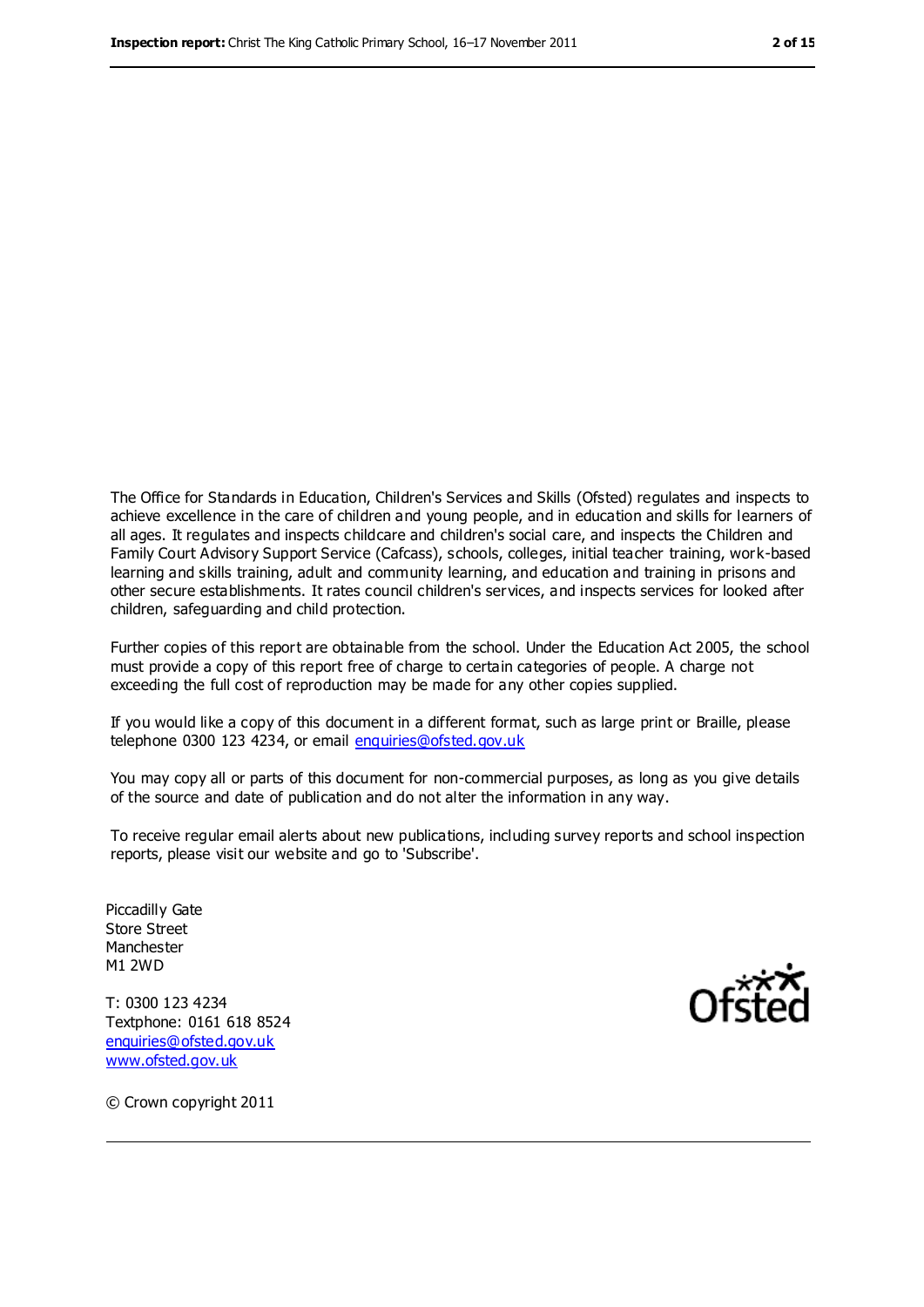## **Introduction**

This inspection was carried out by one of Her Majesty's Inspectors and two additional inspectors. The inspectors observed teaching and learning in 14 lessons and parts of lessons, taught by eight teachers, and held meetings with members of the governing body, staff, groups of pupils and representatives from the local authority. They observed the school's work and looked at a range of evidence including: the school improvement plan; the tracking of pupils' progress; monitoring reports; the work pupils were doing in their books; and the school's documentation relating to safeguarding. The inspectors also analysed 81 questionnaires returned by parents and carers and took account of those completed by staff and pupils.

The inspection team reviewed many aspects of the school's work. It looked in detail at a number of key areas.

- The team investigated whether all groups of pupils are making expected or better progress from their starting points.
- How well teaching takes into account the different needs of learners.
- Inspectors evaluated the quality of pupils' learning in lessons and across the curriculum.
- The team assessesd the effectiveness with which leaders at all levels evaluate the impact of actions taken to drive improvement.
- Inspectors examined the proven capacity of senior leaders to secure further improvement.

## **Information about the school**

This is a smaller-than-average-sized school. The vast majority of pupils are of White British heritage with a small number from minority-ethnic groups. The proportion of pupils known to be eligible for free school meals is well above average as is the number of pupils identified as having special educational needs and/or disabilities. An above average number of pupils leave or join the school other than at the start of the academic year. The school has a hard federated governing body with shared arrangements with St Mary's Catholic College. At the time of the inspection, the headteacher was on maternity leave but returned as part of her 'keeping in touch days' to assist in the process.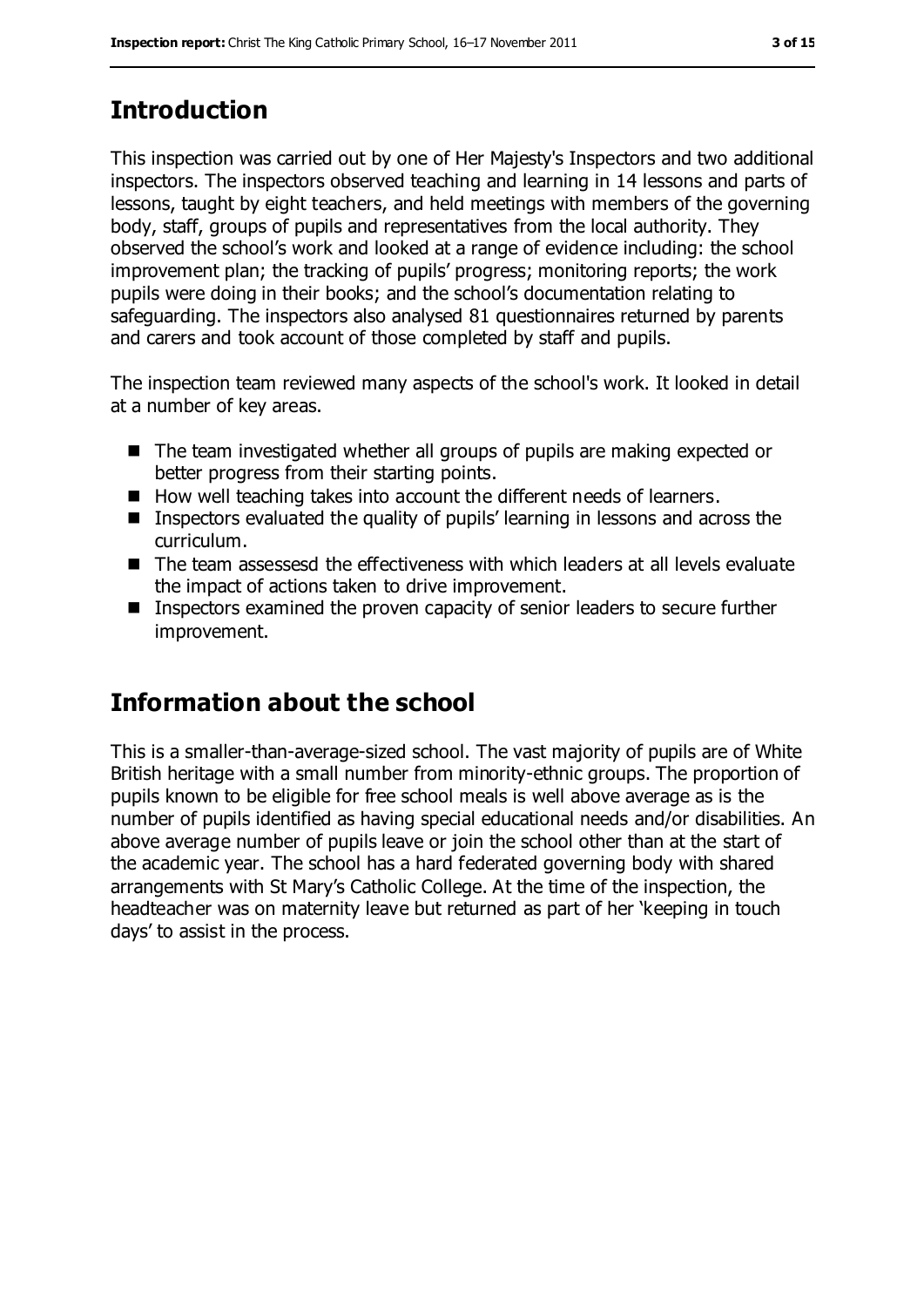**Inspection grades: 1 is outstanding, 2 is good, 3 is satisfactory and 4 is inadequate** Please turn to the glossary for a description of the grades and inspection terms

## **Inspection judgements**

#### **Overall effectiveness: how good is the school? 3**

#### **The school's capacity for sustained improvement 3**

#### **Main findings**

Christ the King is a satisfactory school that takes good care of its pupils. Pupils are happy to get there in the mornings. They feel safe, have positive attitudes to their work and behave well. When asked to express their views on how they see things they found it very difficult to think of any improvements they would like to see. Their pride and enthusiasm for the school came shining through. There was strong praise for staff and the wide range of opportunities on offer. 'We have the nicest teachers.' and 'They really help us.' were typical of their comments.

Parents and carers echo these positive views and engage well with the school. 'My son loves attending.' and 'The staff are very supportive to me and my children.' are just some of the comments that reflect their high regard.

Although pupils are making better progress than previously their achievement is currently only satisfactory. Attainment, although influenced by the constant movement of pupils in and out of the school, remains low at Year 6, especially in mathematics. This is because not enough pupils are reaching the higher levels in their work and the progress pupils make in mathematics is not rapid enough. In addition, there are inconsistencies in how well work is matched to pupils who are capable of working at a higher level. Too often, tasks for these pupils are not demanding enough and are restricted to composing a longer piece of writing or tackling a harder sum with insufficient attention given to the higher-order thinking skills that pupils need. Nevertheless, increasing numbers of pupils are making better progress from their starting points. Provision in the Early Years Foundation Stage is good and there is convincing evidence in other classes that learning and progress are at least satisfactory and improving securely and quickly. This has come about because teaching is improving. Although not yet consistent, over time the number of good and better lessons is increasing. Where teaching is strongest, expectations are high, learning is fun and pupils are given every opportunity to discuss and share their ideas with others. Where teaching is less strong, there is insufficient challenge for higher-ability pupils and less attention is given to the development of their independent learning skills.

The school is moving forward from a relatively new beginning with a new staff under the determined leadership of the headteacher and deputy headteacher who have battled hard to get the school to this point. As a group they keep a close eye on the school's performance and are clear about the direction the school must take to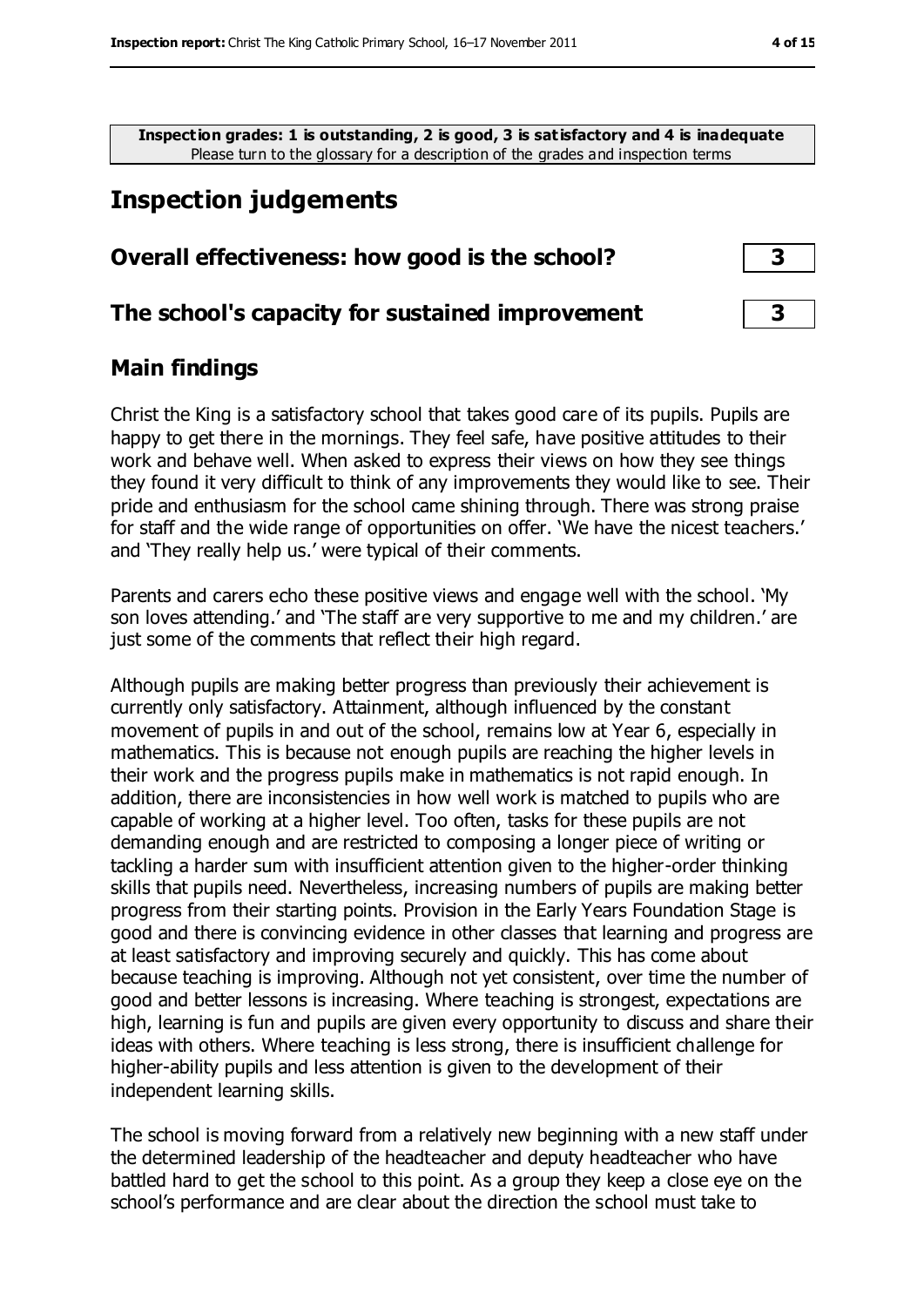secure its momentum. For example, they correctly recognise that maintaining the focus on improving teaching and learning is a key priority and is central to accelerating pupils' progress and raising their attainment. In addition, they are also aware that increasing the opportunities for subject leaders to check on the quality of teaching and learning would assist them in improving provision further.

Considering the advances in provision and because there is a trend of improvement in pupils' outcomes, despite a few remaining weaknesses, the school's capacity for sustained improvement is satisfactory.

#### **What does the school need to do to improve further?**

- Raise attainment to be broadly average by:
	- maintaining the focus on improving teaching and learning and increasing the consistency of good and better lessons
	- ensuring that more pupils reach the higher levels in their work
	- using assessment information consistently to match work more closely for higher-ability pupils and ensure greater rigour in the planning to promote pupils' independent and thinking skills
	- accelerating pupils' progress in mathematics.
- Strengthen leadership and management to be good by:
	- developing the role of subject leaders in monitoring and evaluating the quality of teaching and learning.

About 40% of the schools whose overall effectiveness is judged satisfactory may receive a monitoring visit by an Ofsted inspector before their next inspection.

#### **Outcomes for individuals and groups of pupils 3**

Pupils enter the school with skills and abilities well below those typically seen. By the time they leave in Year 6 their attainment is low, particularly in mathematics. Nevertheless, this currently represents satisfactory achievement considering their starting points. However, increasing numbers of pupils, including those with special educational needs and/or disabilities, are catching up and making better progress than previously, especially in writing, as a result of recent improvements to their teaching and learning. In lessons, pupils usually try hard and apply themselves well. Their enjoyment of learning picks up when tasks are exciting and stimulating. They particularly enjoy activities where they can test and deepen their knowledge by investigating and finding things out for themselves and by discussing and sharing their ideas with others. For example, pupils in Year 6 worked effectively in groups to identify the key points when considering a controversial issue such as whether to wear school uniform or not. Elsewhere in Year 1, the atmosphere buzzed with excitement as pupils made good progress in describing their own setting for a 'Bear Hunt'.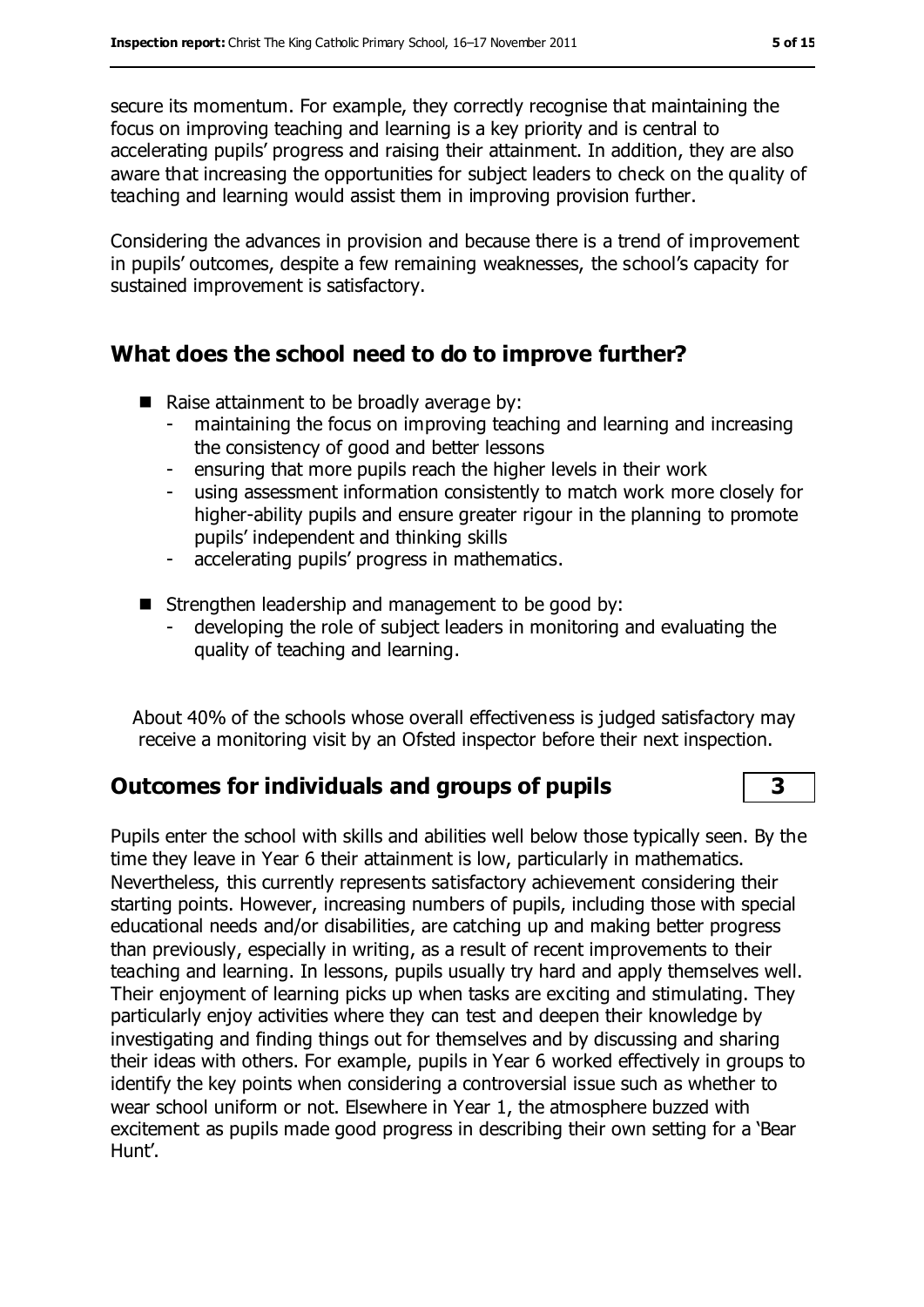Pupils speak highly of staff and feel safe and secure in school. They get on well with each other and are maturing into thoughtful and caring young people with clear values of honesty, respect and tolerance. They are confident that staff will listen to their concerns should problems arise. Pupils commented, 'Playtimes are good, everyone gets on.' and 'If there's any messing about teachers sort it.'

Levels of attendance are adversely affected by local authority guidelines to keep certain groups of pupils on the school's register after they have left the school. Taking this into consideration attendance is broadly average and beginning to improve, although there are still some pupils who do not attend as often as they should despite the best efforts of the school and particularly the family liaison and attendance officers.

These are the grades for pupils' outcomes

| Pupils' achievement and the extent to which they enjoy their learning    |   |
|--------------------------------------------------------------------------|---|
| Taking into account:                                                     |   |
| Pupils' attainment <sup>1</sup>                                          | 4 |
| The quality of pupils' learning and their progress                       |   |
| The quality of learning for pupils with special educational needs and/or |   |
| disabilities and their progress                                          |   |
| The extent to which pupils feel safe                                     | 2 |
| <b>Pupils' behaviour</b>                                                 |   |
| The extent to which pupils adopt healthy lifestyles                      | 2 |
| The extent to which pupils contribute to the school and wider community  | з |
| The extent to which pupils develop workplace and other skills that will  | 3 |
| contribute to their future economic well-being                           |   |
| Taking into account:                                                     |   |
| Pupils' attendance <sup>1</sup>                                          | 3 |
| The extent of pupils' spiritual, moral, social and cultural development  |   |

## **How effective is the provision?**

 $\overline{a}$ 

The quality of teaching has improved of late but is only satisfactory overall. The proportion of good and better teaching is increasing but needs to develop further to overcome the legacy of underachievement and to make up for the gaps in pupils' knowledge and skills. Teachers have improved their understanding of what constitutes effective practice through training and support and have established their own vision of learning. As a result, a number of common strengths are emerging in lessons. Teachers are skilled in developing most pupils' thinking through effective questioning which keeps pupils on their toes. Teaching assistants provide an effective layer of extra support, particularly for those that find learning difficult. New skills build well on prior learning. Increasingly pupils have opportunities to help and support each other and to check each other's understanding. Pupils are supported more effectively in knowing how to improve their work through effective comments from teachers in their books, particularly in Year 2 and Year 6. When the planning and teaching are at their best, the impact on pupils' work is significant as when pupils in Year 4 were developing their understanding of using their senses to write a descriptive piece of writing about walking through an African jungle. With skilful

<sup>&</sup>lt;sup>1</sup>The grades for attainment and attendance are: 1 is high; 2 is above average; 3 is broadly average; and 4 is low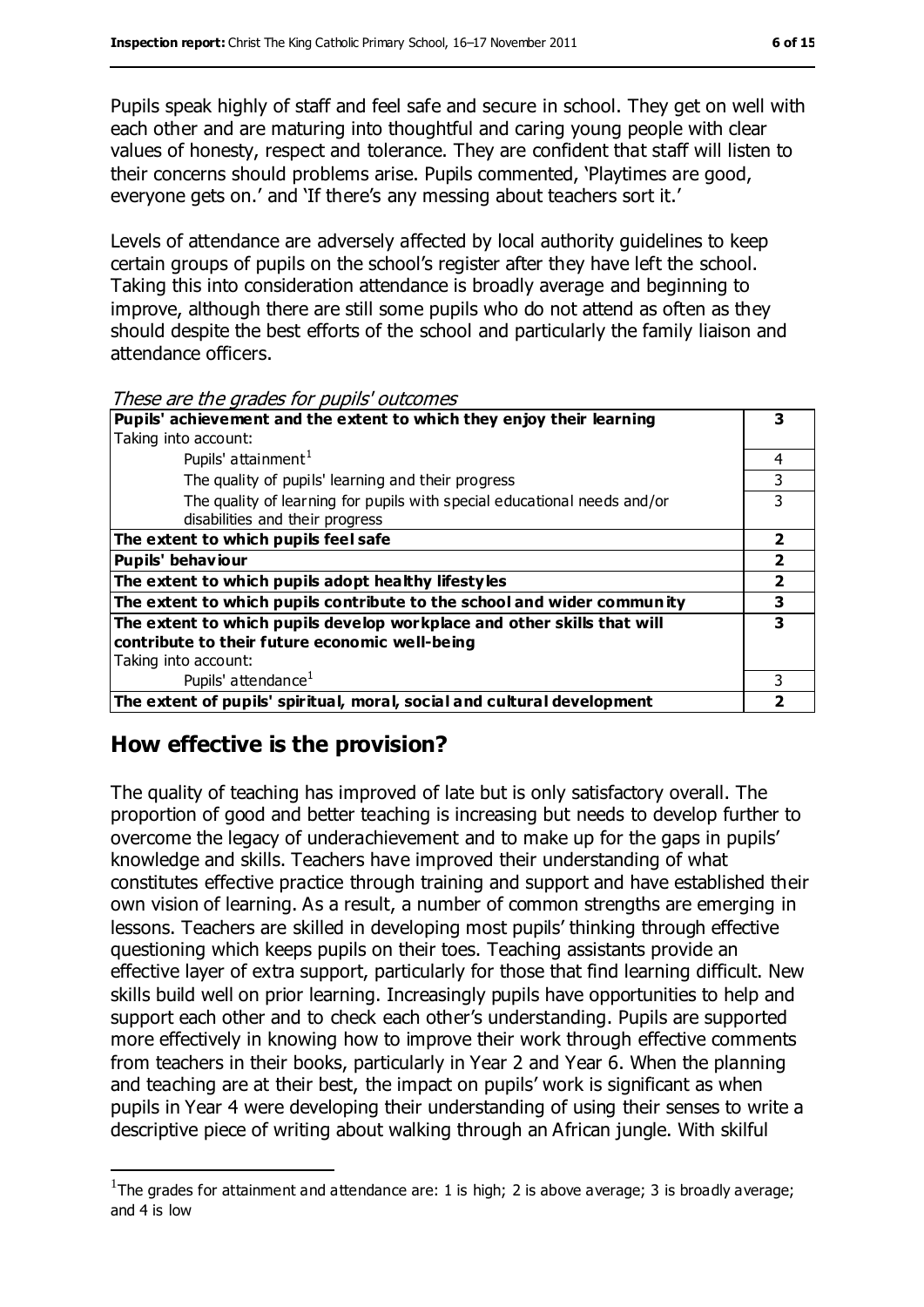prompting from the class teacher, using videos and sounds of the jungle, pupils made good progress in using a range of vocabulary to improve their writing. This lesson confirmed how well the pupils can do when expectations are high and the teaching imaginative.

Where teaching is less strong, tasks for higher-ability pupils lack challenge and precision, which reduces their ability to work independently and use their thinking skills.

The curriculum is improving and is adequately matched to pupils' needs. Careful attention is being focused on improving cross-curricular provision and linking subjects together. For example, pupils in Year 5 made good progress in developing their poetry skills using information and communication technology. Pupils enjoy a wide range of enrichment and extra-curricular activities, including a residential break for pupils in Year 6 and a weekly gardening club that produces vegetables for the pupils' school meals. These add considerable enjoyment and excitement to pupils' learning and are much appreciated by the pupils.

No stone is left unturned to ensure that all pupils, including those whose circumstance make them most vulnerable and those who leave and join the school at different times, are well cared for and supported. Procedures for the early identification of pupils and families at risk are orchestrated well by the school's special needs coordinator and family liaison officer. Careful attention is given to the particular needs of all pupils, including their emotional needs, through a range of activities including circle time and the use of the 'Bubble' intervention room. There are effective procedures for introducing children to school and for ensuring their smooth transition from the Early Years Foundation Stage to Year 1 and when pupils leave the school in Year 6 and move on to secondary school.

These are the grades for the quality of provision

| The quality of teaching                                                  |  |
|--------------------------------------------------------------------------|--|
| Taking into account:                                                     |  |
| The use of assessment to support learning                                |  |
| The extent to which the curriculum meets pupils' needs, including, where |  |
| relevant, through partnerships                                           |  |
| The effectiveness of care, guidance and support                          |  |

#### **How effective are leadership and management?**

The headteacher, supported effectively by the deputy headteacher, has shown great resolve in leading the school through a period of much change and disruption to staffing. Together, with the strong support from other professionals and middle leaders she is leading the school down the right path. As a group, they are committed to see the school improve further and are beginning to see some light at the end of the tunnel.

Staff are focused on improving the life chances and in removing barriers to learning for all pupils whatever their circumstances. For example, effective action has been taken to accelerate pupils' progress further in writing following a whole-school focus on improving their skills. These actions are beginning to bear fruit as increasing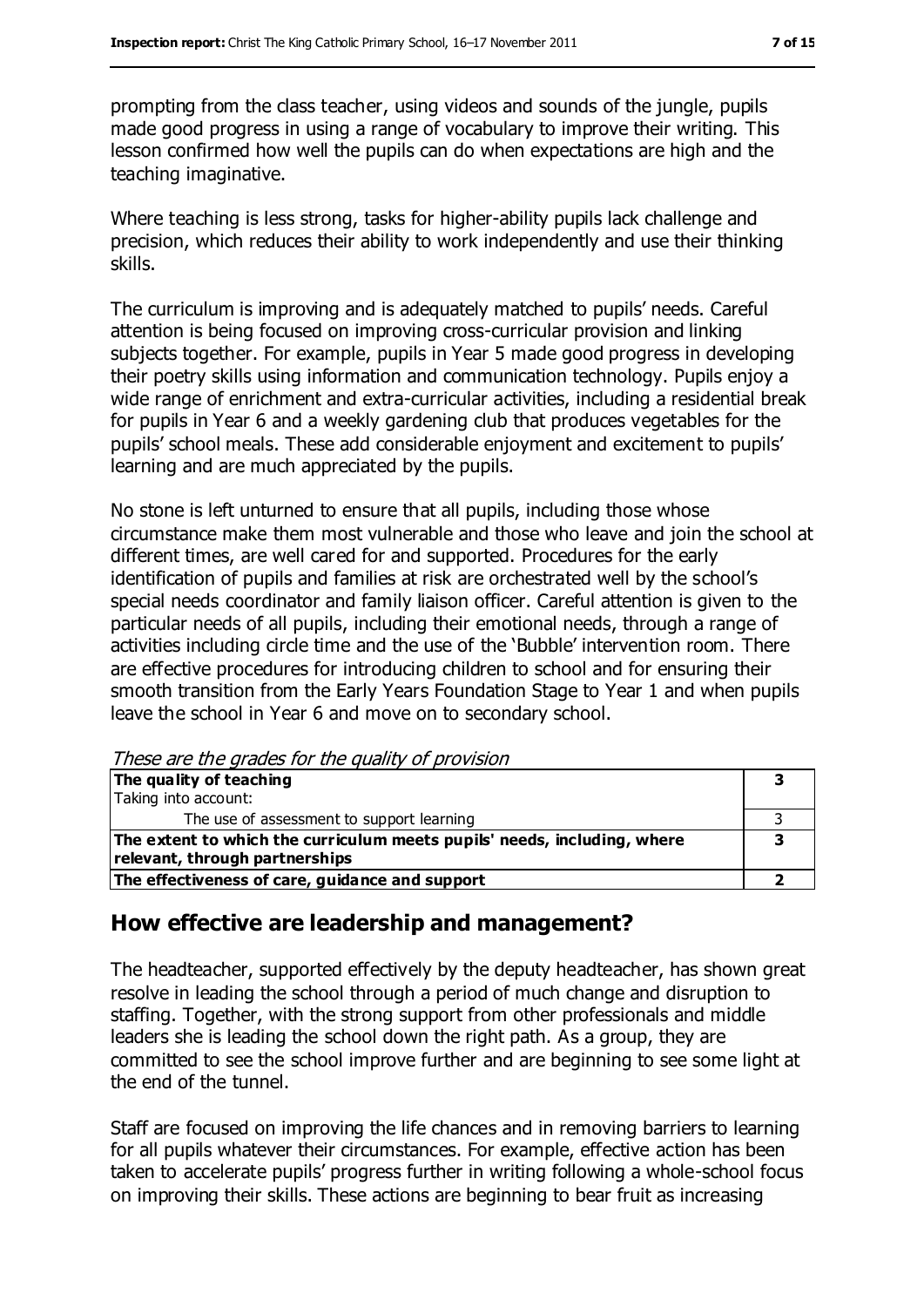numbers of pupils are making better progress in their work. However, although the school has satisfactory and improving procedures to promote equality and tackle discrimination, senior leaders are well aware that some weaknesses remain, particularly in the rate of progress made in mathematics and in the provision for higher attainers across the school.

The governing body is well organised and is committed to see the school improve further. Governors are increasingly confident to act where necessary to support improvements or to question proposals.

The school actively promotes community cohesion within the school community and it is reaching out to other communities through special themes, celebrations of different festivals and links with another school in Tanzania.

The school has good safeguarding arrangements. Staff are vigilant in identifying and responding to any potential dangers that pupils may encounter. All staff have been vetted and are trained appropriately in child-protection procedures. They work in close cooperation with colleagues to protect all children, particularly those most vulnerable, through early intervention, effective liaison with other professionals and through the Common Assessment Framework.

| The effectiveness of leadership and management in embedding ambition and<br>driving improvement<br>Taking into account:                                             |   |
|---------------------------------------------------------------------------------------------------------------------------------------------------------------------|---|
| The leadership and management of teaching and learning                                                                                                              |   |
| The effectiveness of the governing body in challenging and supporting the<br>school so that weaknesses are tackled decisively and statutory responsibilities<br>met |   |
| The effectiveness of the school's engagement with parents and carers                                                                                                |   |
| The effectiveness of partnerships in promoting learning and well-being                                                                                              | 3 |
| The effectiveness with which the school promotes equality of opportunity and<br>tackles discrimination                                                              | 3 |
| The effectiveness of safeguarding procedures                                                                                                                        | 2 |
| The effectiveness with which the school promotes community cohesion                                                                                                 | 3 |
| The effectiveness with which the school deploys resources to achieve value for<br>money                                                                             | 3 |

These are the grades for the leadership and management

## **Early Years Foundation Stage**

When children start in the Nursery what they know and what they can do varies, but overall their skills are well below those typical for their age, particularly in language and communication. They get off to a good start, are well taught and settle quickly into routines. This is because of the warm and caring ethos that prevails where every child is known as an individual and is well supported and looked after. Relationships are strong which allows children to grow in confidence and self-esteem. As a consequence, children are encouraged to become more independent through an array of activities that are well targeted on their key stages of development. For example, children showed increasing maturity in taking their own photographs of the 'naughty bus' and by making their own models. Elsewhere, children joined in with storytelling and made their own bus-shaped biscuits. Staff are enthusiastic and well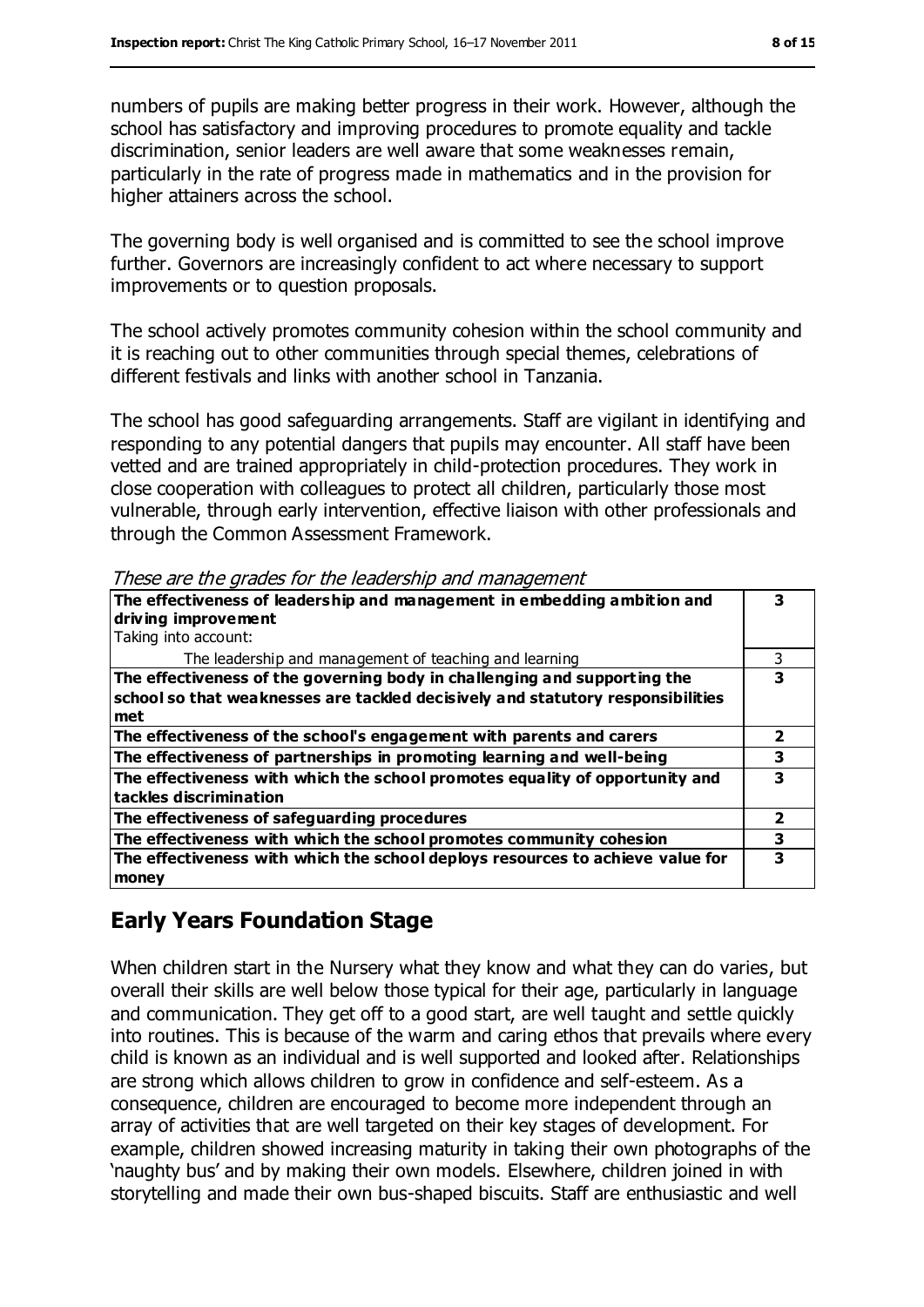organised and are skilled in knowing when to intervene and how to interact with young children to enhance their learning. For example, they develop children's language well through effective questioning in a range of practical activities both inside and outside. This means that children become absorbed in their learning as they play and have the confidence to chose activities for themselves as well as follow clearly established routines.

Staff in both Nursery and Reception classes continually assess children's progress using a range of recording procedures including digital photographs. These observations are used well to plan further challenges. As a result, by the start of Year 1, although still below the levels expected for their age, children have made good progress from their own starting points. Leadership is good. Senior staff are forward thinking and reflective. They have a clear understanding of the strengths in provision and where further improvements can be made. For example, they correctly recognise that further work is still required to ensure that the learning in the outdoor areas mirrors the activities inside the classroom more closely. Parents and carers are involved in contributing to their children's learning through the use of log books and are fulsome in their praise for what goes on. As one parent commented, 'My child loves this school and can't wait to get there in the mornings.'

These are the grades for the Early Years Foundation Stage

| Overall effectiveness of the Early Years Foundation stage                    |  |
|------------------------------------------------------------------------------|--|
| Taking into account:                                                         |  |
| Outcomes for children in the Early Years Foundation Stage                    |  |
| The quality of provision in the Early Years Foundation Stage                 |  |
| The effectiveness of leadership and management in the Early Years Foundation |  |
| Stage                                                                        |  |
|                                                                              |  |

## **Views of parents and carers**

A very large majority of parents and carers who responded to the questionnaire declared themselves to be satisfied with the school. There is strong agreement that the school keeps their children safe and that children enjoy their learning and are well taught. A very small minority of parents and carers raised some anxieties about how the school deals with unacceptable behaviour. Inspectors observed behaviour in lessons and around the school, held discussions with staff and pupils and scrutinised records. Their findings are in the report. Similarly, a few parents and carers expressed a few concerns about the school not taking their views and suggestions into account. Inspectors judged the effectiveness of the school's engagement with parents and carers as good and are of the opinion that the school goes out of its way to listen and act on parental concerns.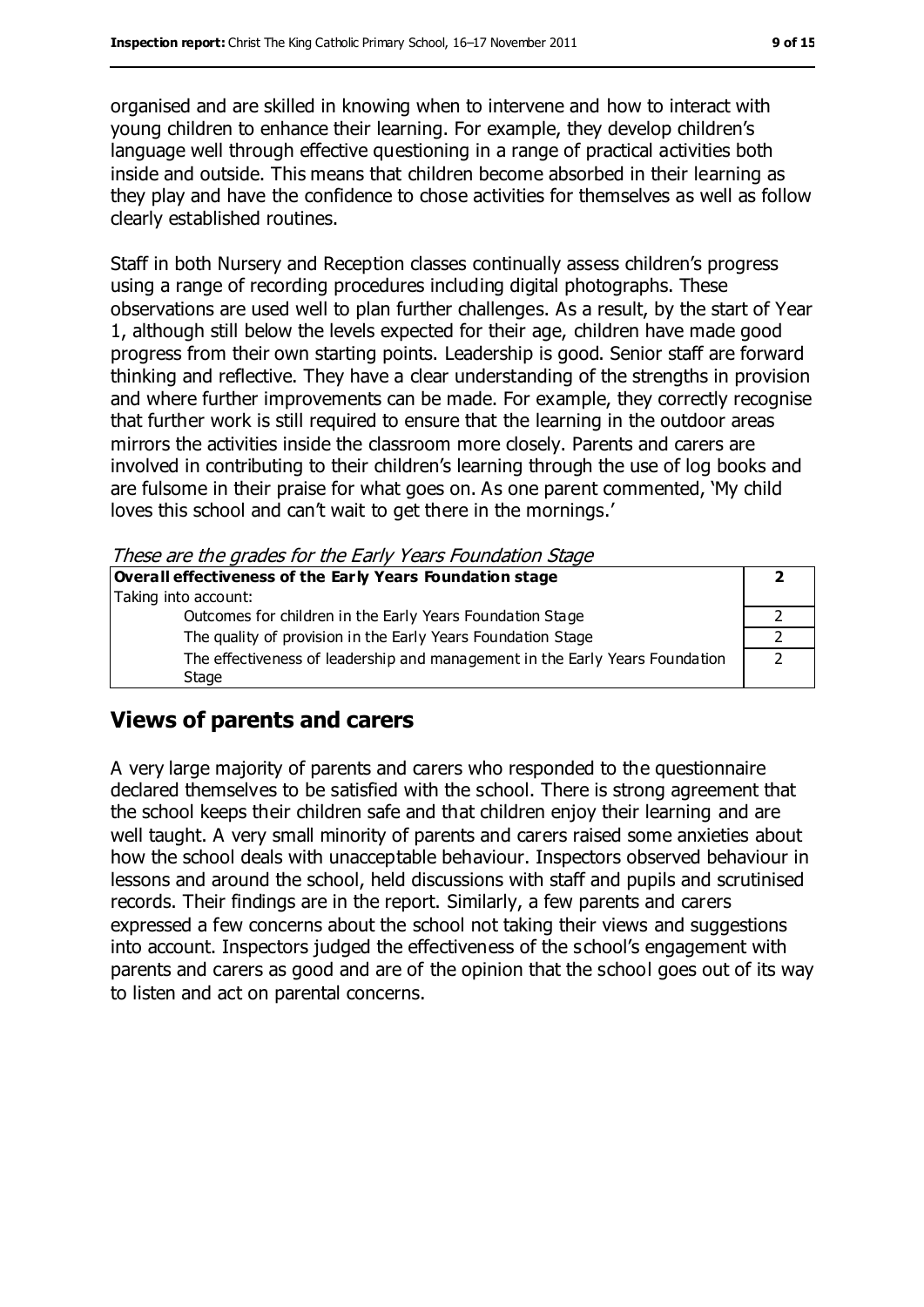## **Responses from parents and carers to Ofsted's questionnaire**

Ofsted invited all the registered parents and carers of pupils registered at Christ The King Catholic Primary School to complete a questionnaire about their views of the school.

In the questionnaire, parents and carers were asked to record how strongly they agreed with 13 statements about the school.

The inspection team received 81 completed questionnaires by the end of the on-site inspection. In total, there are 206 pupils registered at the school.

| <b>Statements</b>                                                                                                                                                                                                                                       | <b>Strongly</b><br>agree |               | <b>Agree</b> |               | <b>Disagree</b> |                | <b>Strongly</b><br>disagree |                |
|---------------------------------------------------------------------------------------------------------------------------------------------------------------------------------------------------------------------------------------------------------|--------------------------|---------------|--------------|---------------|-----------------|----------------|-----------------------------|----------------|
|                                                                                                                                                                                                                                                         | <b>Total</b>             | $\frac{9}{6}$ | <b>Total</b> | $\frac{1}{2}$ | <b>Total</b>    | $\frac{1}{2}$  | <b>Total</b>                | $\frac{9}{6}$  |
| My child enjoys school                                                                                                                                                                                                                                  | 52                       | 64            | 27           | 33            | 1               | 1              | 0                           | 0              |
| The school keeps my child<br>safe                                                                                                                                                                                                                       | 56                       | 69            | 25           | 31            | 0               | $\mathbf 0$    | $\mathbf 0$                 | $\mathbf 0$    |
| The school informs me<br>about my child's progress                                                                                                                                                                                                      | 48                       | 59            | 32           | 40            | 1               | $\mathbf{1}$   | $\mathbf 0$                 | $\mathbf 0$    |
| My child is making enough<br>progress at this school                                                                                                                                                                                                    | 47                       | 58            | 32           | 40            | $\overline{2}$  | $\overline{2}$ | $\mathbf 0$                 | $\mathbf 0$    |
| The teaching is good at<br>this school                                                                                                                                                                                                                  | 44                       | 54            | 36           | 44            | $\mathbf{1}$    | $\mathbf{1}$   | $\mathbf 0$                 | $\mathbf 0$    |
| The school helps me to<br>support my child's learning                                                                                                                                                                                                   | 42                       | 52            | 36           | 44            | 0               | $\mathbf 0$    | 3                           | $\overline{4}$ |
| The school helps my child<br>to have a healthy lifestyle                                                                                                                                                                                                | 43                       | 53            | 32           | 40            | 3               | $\overline{4}$ | $\mathbf 0$                 | $\mathbf 0$    |
| The school makes sure that<br>my child is well prepared<br>for the future (for example<br>changing year group,<br>changing school, and for<br>children who are finishing<br>school, entering further or<br>higher education, or<br>entering employment) | 40                       | 49            | 32           | 40            | 3               | 4              | $\mathbf 0$                 | $\mathbf 0$    |
| The school meets my<br>child's particular needs                                                                                                                                                                                                         | 41                       | 51            | 37           | 46            | $\overline{2}$  | $\overline{2}$ | $\mathbf 0$                 | $\mathbf 0$    |
| The school deals effectively<br>with unacceptable<br>behaviour                                                                                                                                                                                          | 32                       | 40            | 40           | 49            | 8               | 10             | $\mathbf 0$                 | $\mathbf 0$    |
| The school takes account<br>of my suggestions and<br>concerns                                                                                                                                                                                           | 38                       | 47            | 35           | 43            | $\overline{4}$  | 5              | $\overline{2}$              | $\overline{2}$ |
| The school is led and<br>managed effectively                                                                                                                                                                                                            | 44                       | 54            | 30           | 37            | $\mathbf{1}$    | $\mathbf{1}$   | 2                           | $\overline{2}$ |
| Overall, I am happy with<br>my child's experience at<br>this school                                                                                                                                                                                     | 51                       | 63            | 27           | 33            | $\mathbf{1}$    | $\mathbf{1}$   | $\pmb{0}$                   | $\mathbf 0$    |

The table above summarises the responses that parents and carers made to each statement. The percentages indicate the proportion of parents and carers giving that response out of the total number of completed questionnaires. Where one or more parents and carers chose not to answer a par ticular question, the percentages will not add up to 100%.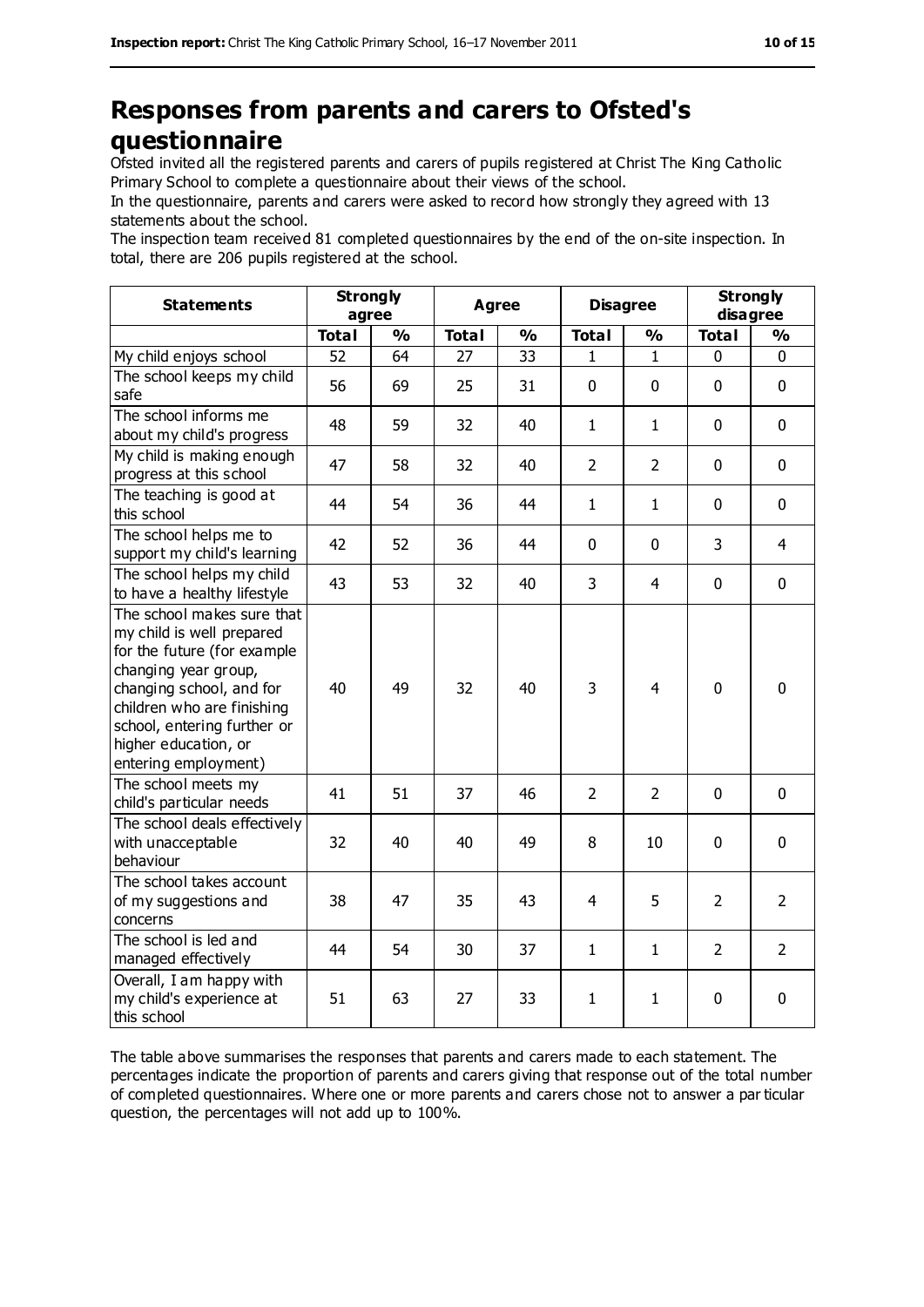## **Glossary**

#### **What inspection judgements mean**

| <b>Grade</b> | <b>Judgement</b> | <b>Description</b>                                                                                                                                                                                                               |
|--------------|------------------|----------------------------------------------------------------------------------------------------------------------------------------------------------------------------------------------------------------------------------|
| Grade 1      | Outstanding      | These features are highly effective. An outstanding<br>school provides exceptionally well for all its pupils'<br>needs.                                                                                                          |
| Grade 2      | Good             | These are very positive features of a school. A school<br>that is good is serving its pupils well.                                                                                                                               |
| Grade 3      | Satisfactory     | These features are of reasonable quality. A<br>satisfactory school is providing adequately for its<br>pupils.                                                                                                                    |
| Grade 4      | Inadequate       | These features are not of an acceptable standard. An<br>inadequate school needs to make significant<br>improvement in order to meet the needs of its pupils.<br>Ofsted inspectors will make further visits until it<br>improves. |

#### **Overall effectiveness of schools**

|                          | Overall effectiveness judgement (percentage of schools) |      |                     |                   |
|--------------------------|---------------------------------------------------------|------|---------------------|-------------------|
| <b>Type of</b><br>school | <b>Outstanding</b>                                      | Good | <b>Satisfactory</b> | <b>Inadequate</b> |
| Nursery schools          | 43                                                      | 47   | 10                  |                   |
| Primary schools          | 6                                                       | 46   | 42                  |                   |
| Secondary<br>schools     | 14                                                      | 36   | 41                  | 9                 |
| Sixth forms              | 15                                                      | 42   | 41                  | 3                 |
| Special schools          | 30                                                      | 48   | 19                  | 3                 |
| Pupil referral<br>units  | 14                                                      | 50   | 31                  | 5                 |
| All schools              | 10                                                      | 44   | 39                  |                   |

New school inspection arrangements were introduced on 1 September 2009. This means that inspectors now make some additional judgements that were not made previously.

The data in the table above is for the period 1 September 2010 to 08 April 2011 and are consistent with the latest published official statistics about maintained school inspection outcomes (see [www.ofsted.gov.uk\)](http://www.ofsted.gov.uk/).

The sample of schools inspected during 2010/11 was not representative of all schools nationally, as weaker schools are inspected more frequently than good or outstanding schools.

Percentages are rounded and do not always add exactly to 100. Sixth form figures reflect the judgements made for the overall effectiveness of the sixth form in secondary schools, special schools and pupil referral units.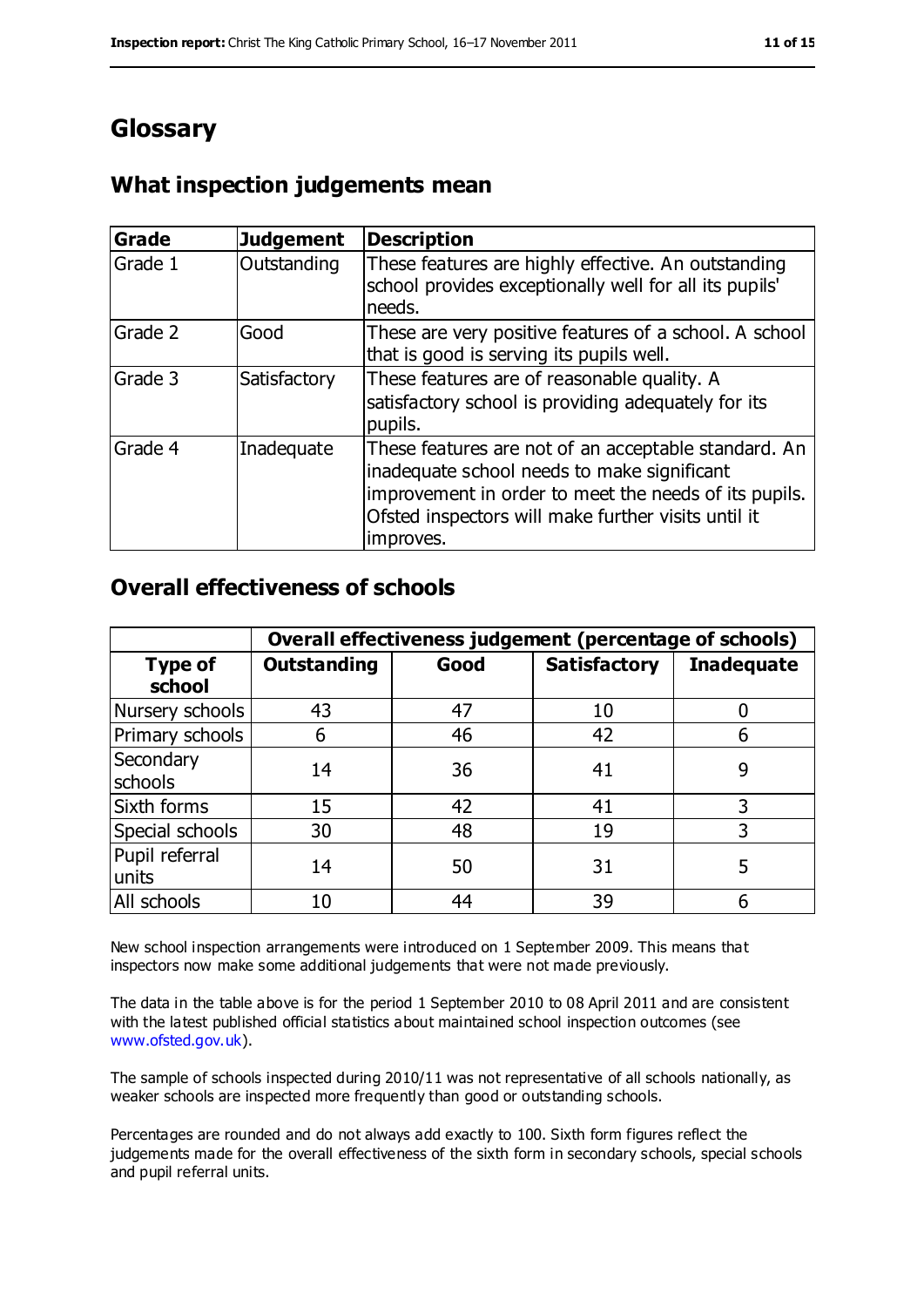# **Common terminology used by inspectors**

| Achievement:               | the progress and success of a pupil in their<br>learning, development or training.                                                                                                                                                                                                                                    |  |  |
|----------------------------|-----------------------------------------------------------------------------------------------------------------------------------------------------------------------------------------------------------------------------------------------------------------------------------------------------------------------|--|--|
| Attainment:                | the standard of the pupils' work shown by test<br>and examination results and in lessons.                                                                                                                                                                                                                             |  |  |
| Capacity to improve:       | the proven ability of the school to continue<br>improving. Inspectors base this judgement on<br>what the school has accomplished so far and on<br>the quality of its systems to maintain<br>improvement.                                                                                                              |  |  |
| Leadership and management: | the contribution of all the staff with<br>responsibilities, not just the headteacher, to<br>identifying priorities, directing and motivating staff<br>and running the school.                                                                                                                                         |  |  |
| Learning:                  | how well pupils acquire knowledge, develop their<br>understanding, learn and practise skills and are<br>developing their competence as learners.                                                                                                                                                                      |  |  |
| Overall effectiveness:     | inspectors form a judgement on a school's overall<br>effectiveness based on the findings from their<br>inspection of the school. The following<br>judgements, in particular, influence what the<br>overall effectiveness judgement will be.                                                                           |  |  |
|                            | The school's capacity for sustained<br>improvement.<br>Outcomes for individuals and groups of<br>pupils.<br>■ The quality of teaching.<br>The extent to which the curriculum meets<br>pupils' needs, including, where relevant,<br>through partnerships.<br>The effectiveness of care, guidance and<br>۰.<br>support. |  |  |
| Progress:                  | the rate at which pupils are learning in lessons<br>and over longer periods of time. It is often<br>measured by comparing the pupils' attainment at<br>the end of a key stage with their attainment when<br>they started.                                                                                             |  |  |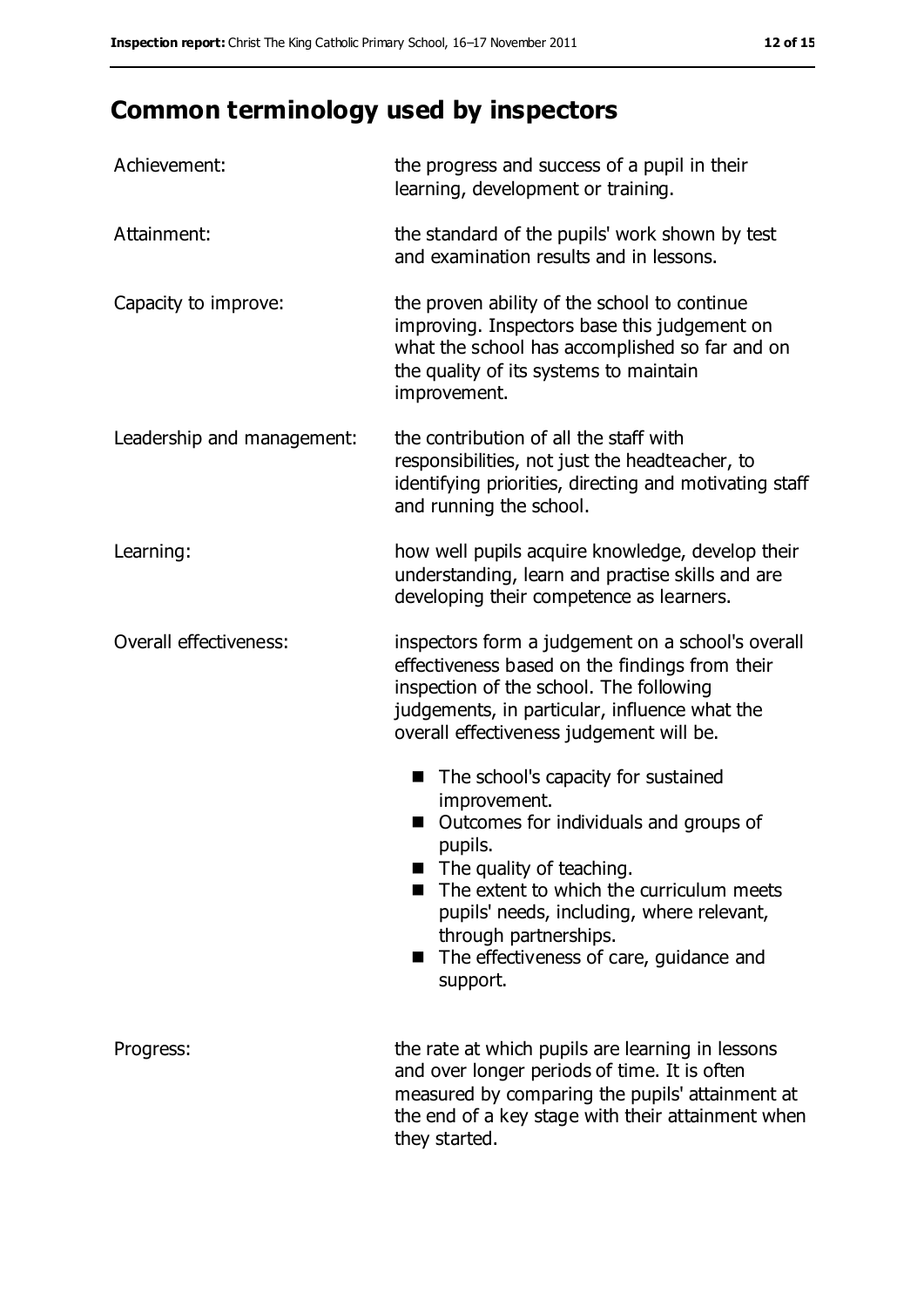**This letter is provided for the school, parents and carers to share with their children. It describes Ofsted's main findings from the inspection of their school.**



18 November 2011

Dear Pupils

#### **Inspection of Christ The King Catholic Primary School, Blackpool, FY3 7RJ**

Thank you for the kind welcome you gave the inspectors when we visited your school recently. It was obvious to us just how proud you are of your school when your head boy and girl showed us around when we first arrived. We really enjoyed our guided tour and it was very helpful to us because none of us got lost over the two days and we were able to see all the things that are important to you. We really enjoyed chatting to you in lessons, on the playground and in the pupil interviews. You expressed your views very clearly and we learnt a great deal about your school. This is what we found out.

You go to a satisfactory school that is improving. You make expected levels of progress in your work and some of you are making better progress than before, particularly in your writing, because your lessons are getting better. Children in the Nursery and Reception classes make good progress from when they start school. You are well looked after and feel safe in school and your parents or carers told us this too. We were very pleased to see how well you behave and how you help one another in class and around the school.

You told us that your lessons are increasingly interesting and often fun. We could see this with our own eyes when those of you in Year 3 were reading scales and estimating the weight of different ingredients, when you were checking on each other's work in Year 2 and when the boys and girls in Year 1 were singing and doing the actions about going on a 'Bear Hunt'. We were also impressed when those of you in Year 5 showed us your blogs on the computer. Is it not amazing that people from all over the world can sign in, leave comments and see your work on Zimbabwe, for example? We also liked your carefully designed hand-stitched canvasses on the wall in the hall which point out all the important things we should do to keep ourselves fit and healthy. I really liked the strong man using the weights in the background and the energetic looking carrot at the front.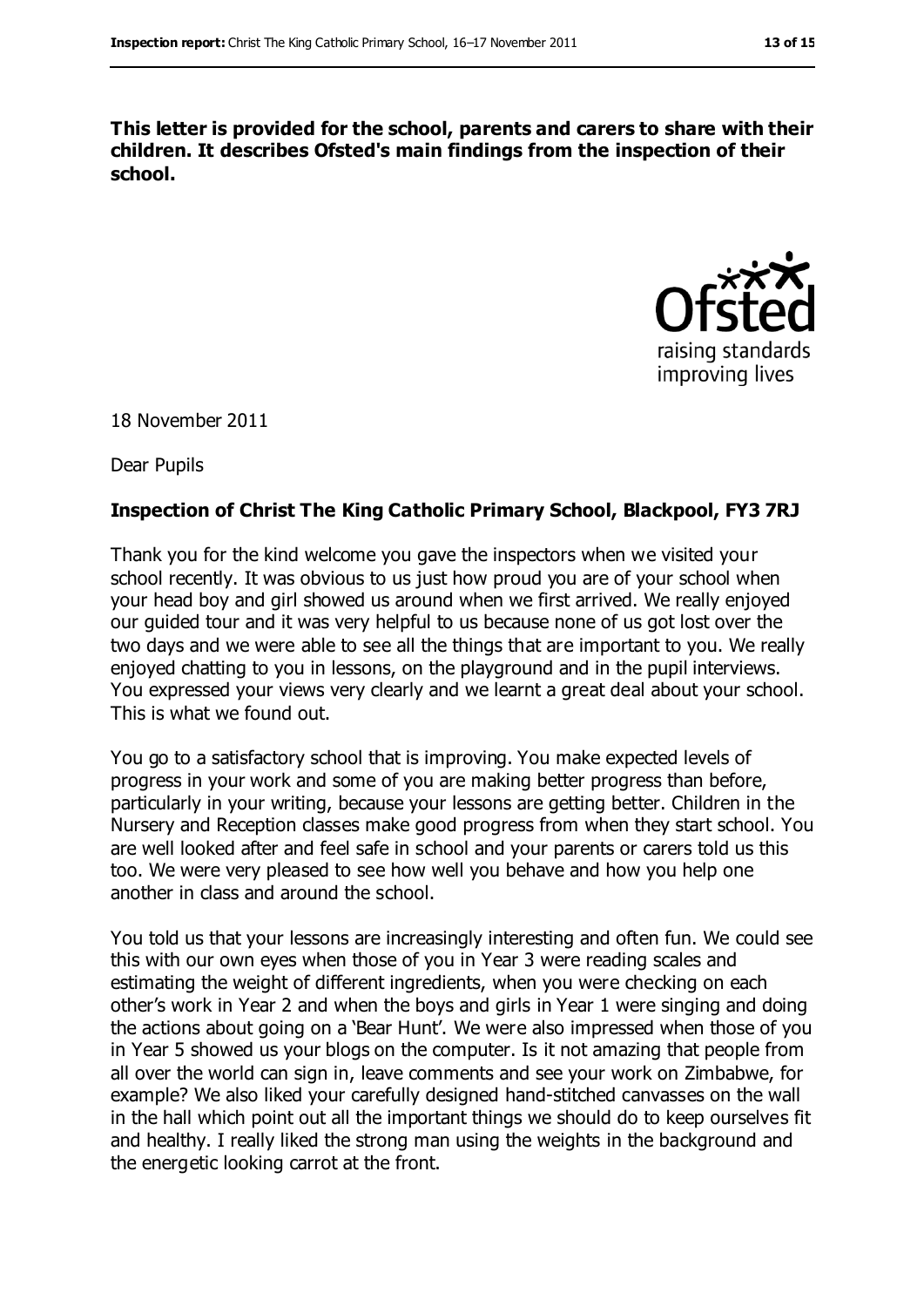Your teachers are working effectively to improve the school. To help them we have asked whether you can make faster progress in your work, particularly in mathematics, and if some of you could be given harder work to improve your thinking skills. This will help more of you to reach the higher levels. We have also asked whether more of your lessons could be like the very best ones we saw when you were very involved in working on your own and making your own decisions about how you learn. We have also asked that some of your teachers look more closely at how well you learn in lessons to keep a close eye on the progress you are making. You can help by telling your teachers what makes your lessons interesting and what helps you to learn.

Thank you once again for helping us. We can see why your teachers love working with you every day. Keep trying hard.

Yours sincerely

Steve Isherwood Her Majesty's Inspector